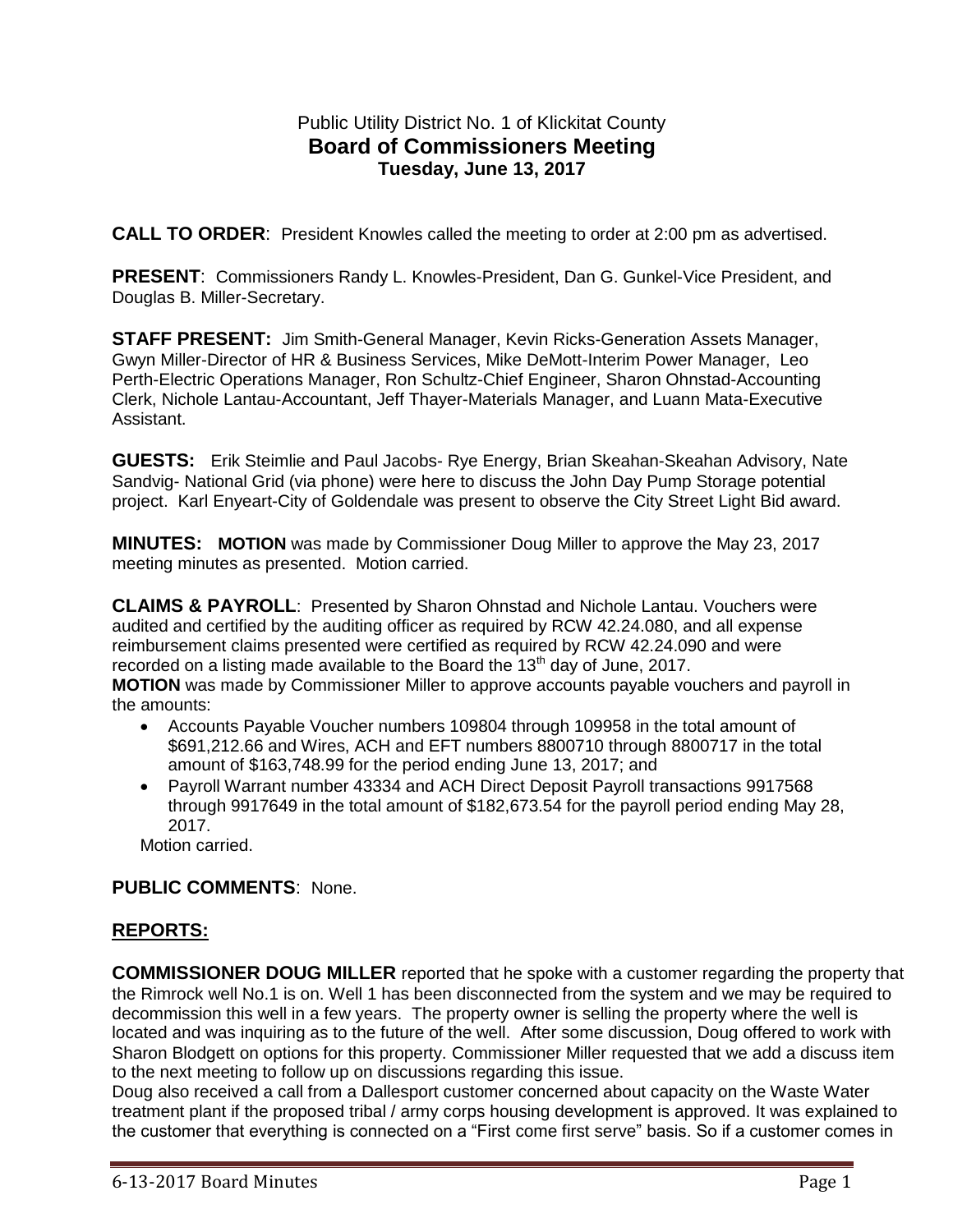and provides payment for the available connections they will have priority over someone inquiring who has not made their contribution to the system yet.

**COMMISSIONER RANDY KNOWLES** – reported that he attended the PURMS executive meeting. The focus was placed on the Property Insurance cost reduction. There were discussions on the Old Highway 8 fire settlement as well. Randy also suggested that since Jim Moss sits on the board as well, it would be great to have him present more detailed information to the board regarding the PURMS decisions and discussions since those details don't necessarily make it to the executive board level.

**GENERAL MANAGER –** The complete report can be found at: [htp://www.klickitatpud.com/topicalMenu/commissioners/GM\\_Reports.aspx](http://www.klickitatpud.com/topicalMenu/commissioners/GM_Reports.aspx) In addition to the written report, Mr. Smith presented the following information:

**Renewable Natural Gas (RNG) Project Update –** Jim signed the Kobelco purchase and sales agreement signed on Friday. During the last week of negotiations, the team was able to move the schedule up a month at no cost. As this was a critical path item, this relieves some pressure on the overall project schedule. The BCCK final contract should be received tomorrow June 14<sup>th</sup>. Outstanding items are the Williams pipeline agreement and the SEPA permit. Russ Patton will be the internal lead regarding the SEPA permitting application and process. Funding process has been going smoothly. We have formed an internal RNG finance team, who will discuss upcoming payments associated with the project. The Landfill Gas reciprocating engines have been idle since April 2012. In order to make room for the RNG project emissions under our existing permit, Department of Ecology and Klickitat PUD agreed to rescind the operating permit for reciprocating engines. Staff will make preparations to surplus the reciprocating engines and the associated equipment. The reciprocating engines have been rendered inoperable at this time.

**POWER MANAGEMENT** – Mike DeMott presented the monthly May Report. He had requested that his reports be moved to the first meeting of the month, rather than the second meeting in an effort to present more current information to the board. The Weather outlook is looking to be cooler and wetter than years past, although the short term forecast shows some 90 degree days coming. There is still snow in mountains and it is still a guess as to whether the rest of the runoff will happen all at once or not. However at this time there is a healthy supply of resources. Report was accepted as presented.

**GENERATION ASSETS** – Kevin Ricks presented the monthly H.W. Hill LFG Project for May 2017, noting that the average year to date station output was 22.4 MW. Reliability factor was 99.5%; total production was 16,667 MW-HR. Air Operating Permit (AOP) has been modified to remove permission to operate the reciprocating engines in preparation for incorporating the Renewable Natural Gas (RNG) project. May  $4<sup>th</sup>$  the plant underwent an unanticipated outage due to a lightning storm in the area. Some equipment issues arose from the sudden loss of power due to the storm; however, none of the damaged caused the system to remain off line once power was restored. The plant underwent their annual maintenance outage last week. Solar was on site during the outage. Solar's comments were that the Combustion Turbine's (CT's) look great. Our conclusion after the inspections and service is that we will be able to operate into the middle of next year as hoped. Kevin stated that the LFG staff performed all of the planning and work associated with the maintenance shutdown and executed the plan flawlessly with no safety incidents and restored the plant to full operation ahead of schedule. The LFG report was accepted as presented.

**Purchasing-** Jeff Thayer presented an update on his five year fleet vehicle work plan. Jeff has assembled a team to assist in the assessment and focus for the five year plan. Over the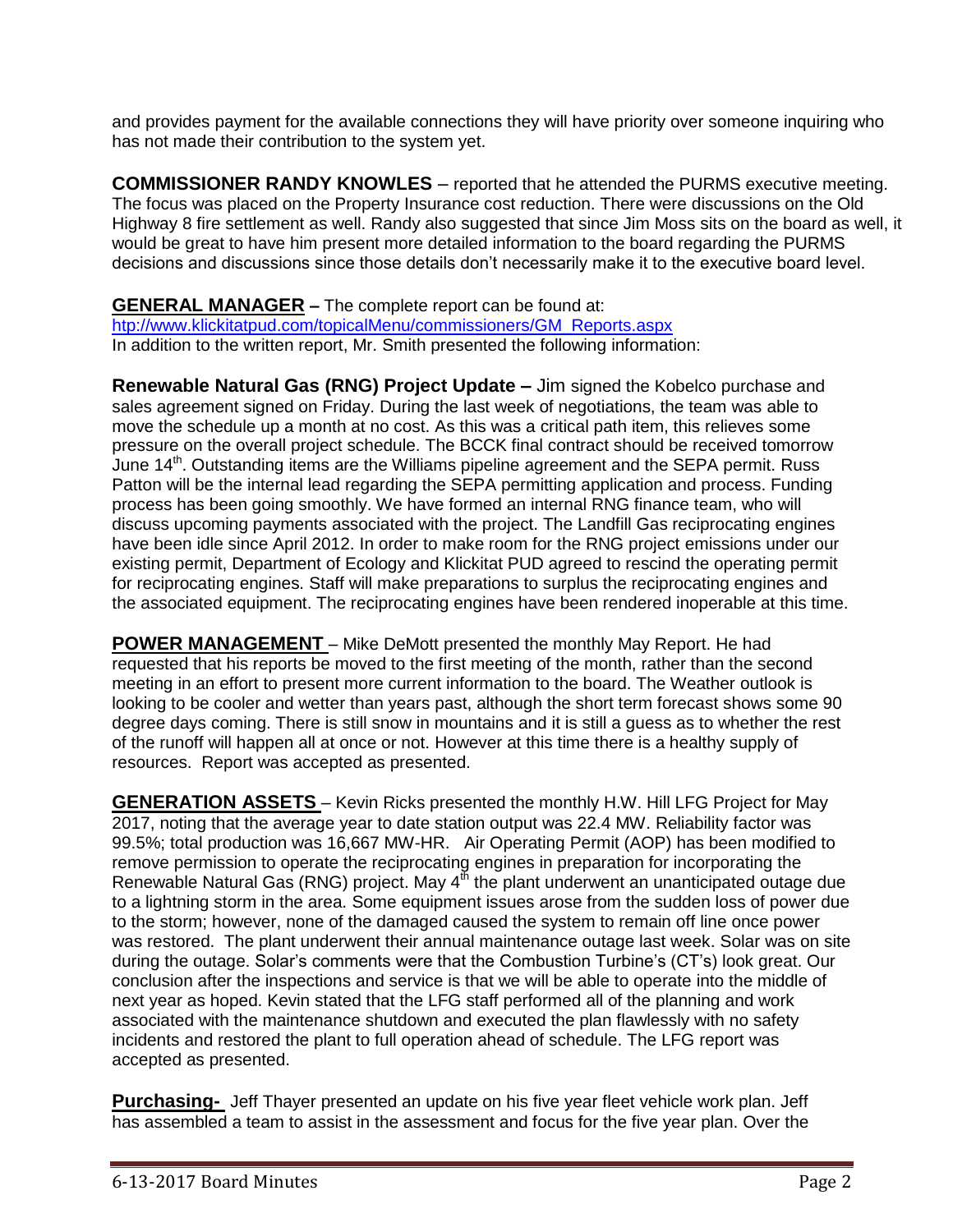past 5 years of very tight budgets, we have repurposed several vehicles and equipment, bearing in mind that the large vehicles were aging. Those were thought out considerations, however now it's time that we invest in our fleet or we risk our long term vehicle costs increasing if equipment is pushed too long and starts failing. The plan will be to continue to repurpose and reuse what we can but also to begin purchasing large trucks over the next five or six years to get our fleet back up to a standard. The large trucks have a 12-15 month lead time, so our annual budgeting process poses a challenge. Jeff has been ordering off of the state bid; however he has recently been considering a joint purchasing group that would allow us to buy vehicles off their agreements. Jeff has not fully reviewed this process; however it appears that if he buys vehicles under this agreement there is no upfront cost outlay. We pay for the vehicle upon delivery. It also appears that purchases under this contract have a shorter lead time for deliver as well. Commissioner Randy Knowles asked if we have researched a multi-year purchasing agreement with any of the vendors in an attempt to get an even more competitive price. Jeff stated that he has not researched this, but could certainly look into it. Direction from the board was to grant Jeff the latitude to continue to research the purchasing options and approved the purchase of replacement of Truck #37 with a capital outlay of \$120,000 in 2017 and \$220,000 in 2018 under the state bid process or a purchase of \$340,000 in 2018 upon delivery of the completed truck under the joint purchase agreement.

# **AGENDA ITEMS**

- A. NATIONAL GRID PUMP STORAGE National Grid has completed the due diligence work it considered completing under the Memorandum of Understanding (MOU) dated October 14, 2016 with Klickitat Public Utility District (KPUD). National Grid attended the meeting via teleconference, and a potential additional partner, Rye Energy was on site to discuss moving forward with this project. National Grid and Rye Energy have formed a partnership to evaluate the pumped storage project in Klamath Falls Oregon and want to work together on the John Day Pool (JDPS) project as well. They believe that there is economic value in the project and that the JDPS location is the best location in the Pacific Northwest for a pumped storage project from a constructability standpoint. Both companies feel that the market demand is expected by 2025-2027 which seems a realistic timeframe. Rye and National Grid are prepared to work with the Washington State Environmental Protection Agency (EPA) and the Federal Energy Regulatory Commission (FERC) to obtain the permits. Their ask of KPUD is to sign a Memorandum of Understanding (MOU) with National Grid and Rye Energy, so they may complete their due diligence. Commissioner Randy Knowles feels that there is value in what we have provided to date, but most interest lies in getting the project built and asked what, if any, assistance Rye Energy and National Grid are hoping to obtain from KPUD. The conversation commenced with asking that KPUD be willing to help as a facilitator and with supplying water to the project. Rye and National Grid requested that we enter into a three way MOU. Commissioner Dan Gunkel also wanted to recognize that he feels there is value to the ratepayers in getting this project built in Klickitat County. MOTION was made by Commissioner Dan Gunkel to authorize General Manager Jim Smith to enter into a MOU with Rye and National Grid with one wording change to the MOU Section 1.h.. We need to have it recognized that we will not supply a water right, but would be willing to enter into a water supply agreement.
- B. CONSERVATION PROGRAM REVIEW: No Motion requested, informational only. As part of Anita Clever's conservation program review, she noted that residential customer rebates seem lower this year. Anita feels this is most likely due to the decreased rebate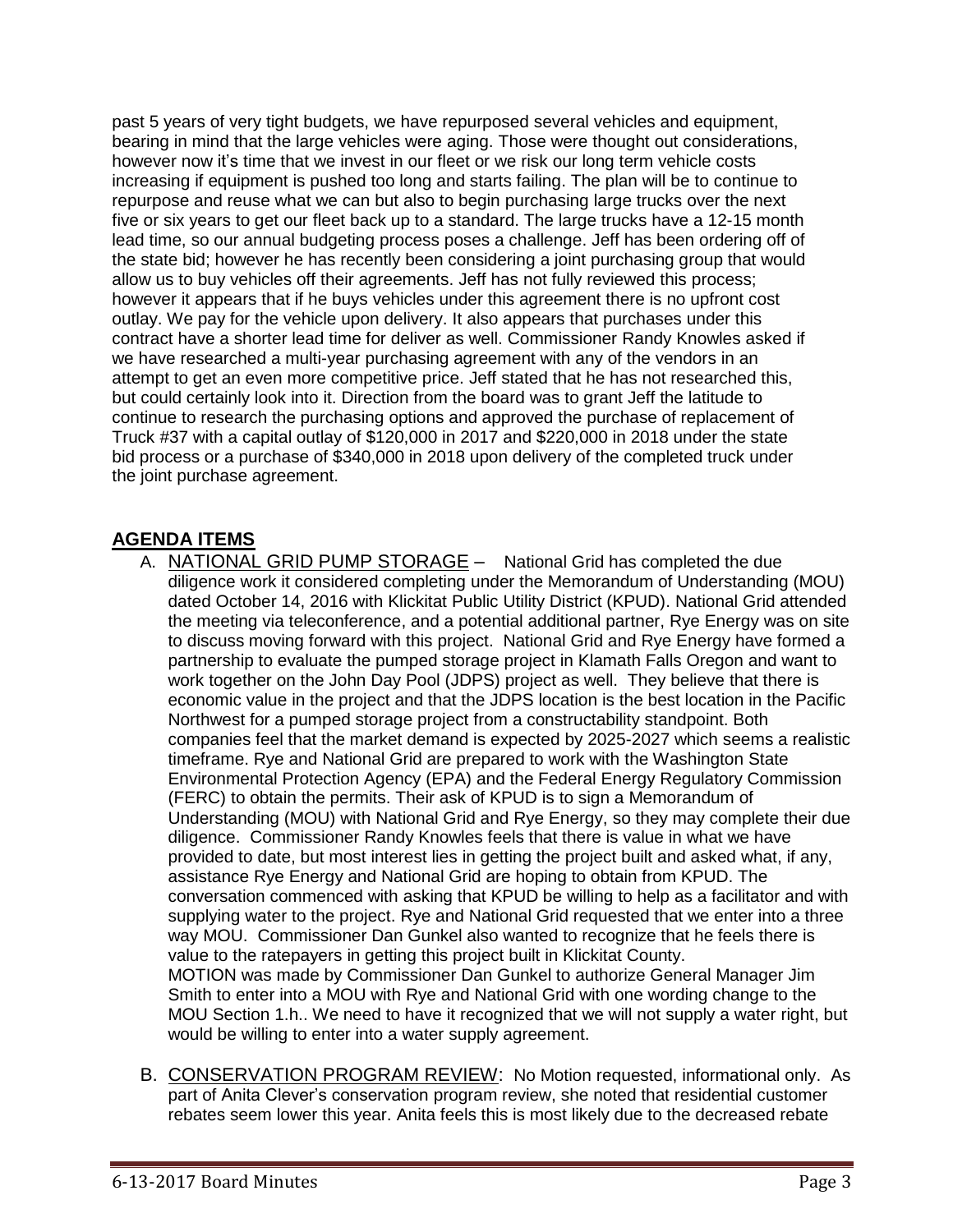amounts not covering a large enough portion of the investment. This means that many cannot afford to complete the improvements, so she is looking into other creative ways to fund programs and use the money allowed for the two year budget period. The reason for the push is that if we don't spend our budgeted amount we lose the excess funds or transfer them to another utility to use. This has happened in the past.

- C. LETTER OF CREDIT WAIVERS: **MOTION** was made by Commissioner Doug Miller to allow the Letter of Credit waiver for Cowlitz PUD and Lewis PUD for the July 2017 to June 2018 period. Motion carried.
- D. BID AWARD: Cities Street Lighting Project: **MOTION** was made by Commissioner Doug Miller to authorize Staff to award the bid for the 2017 LED Street Light Upgrade Project to Potelco, Inc. in the amount of \$406,423.75 plus taxes as per the recommendation from Staff. Ron Schultz will bring back revised street light rates at a later meeting.
- E. PRE-QUALIFICATION OF CONTRACTORS **: MOTION** was made by Commissioner Doug Miller to approve the qualifications of Northwest Edison and authorize staff to add them to the District's Small and Large Works Roster: Motion carried.
- F. EXECUTIVE SESSION: Per RCW 42.30.110 (1)(f) of Open Public Meeting Act (OPMA)-

#### *RCW 42.30.110 – Executive Sessions.*

*(1) Nothing contained in this chapter may be construed to prevent a governing body from holding an executive session during a regular or special meeting:*

 *(f) To receive and evaluate complaints or charges brought against a public officer or employee. However, upon the request of such officer or employee, a public hearing or a meeting open to the public shall be conducted upon such complaint or charge;*

Entered into the Executive Session at 3:31 and the Executive Session concluded at 3:53 pm. No action was taken.

**ADJOURNMENT** – There being no further business, the meeting adjourned at 5:15pm.

/S/ Randy L. Knowles, President

/S/ Dan G. Gunkel, Vice President

/S/ /S/ Douglas B. Miller, Secretary **Luann Mata, Executive Assistant** Date Approved: 06/27/2017

6-13-2017 Board Minutes Page 4